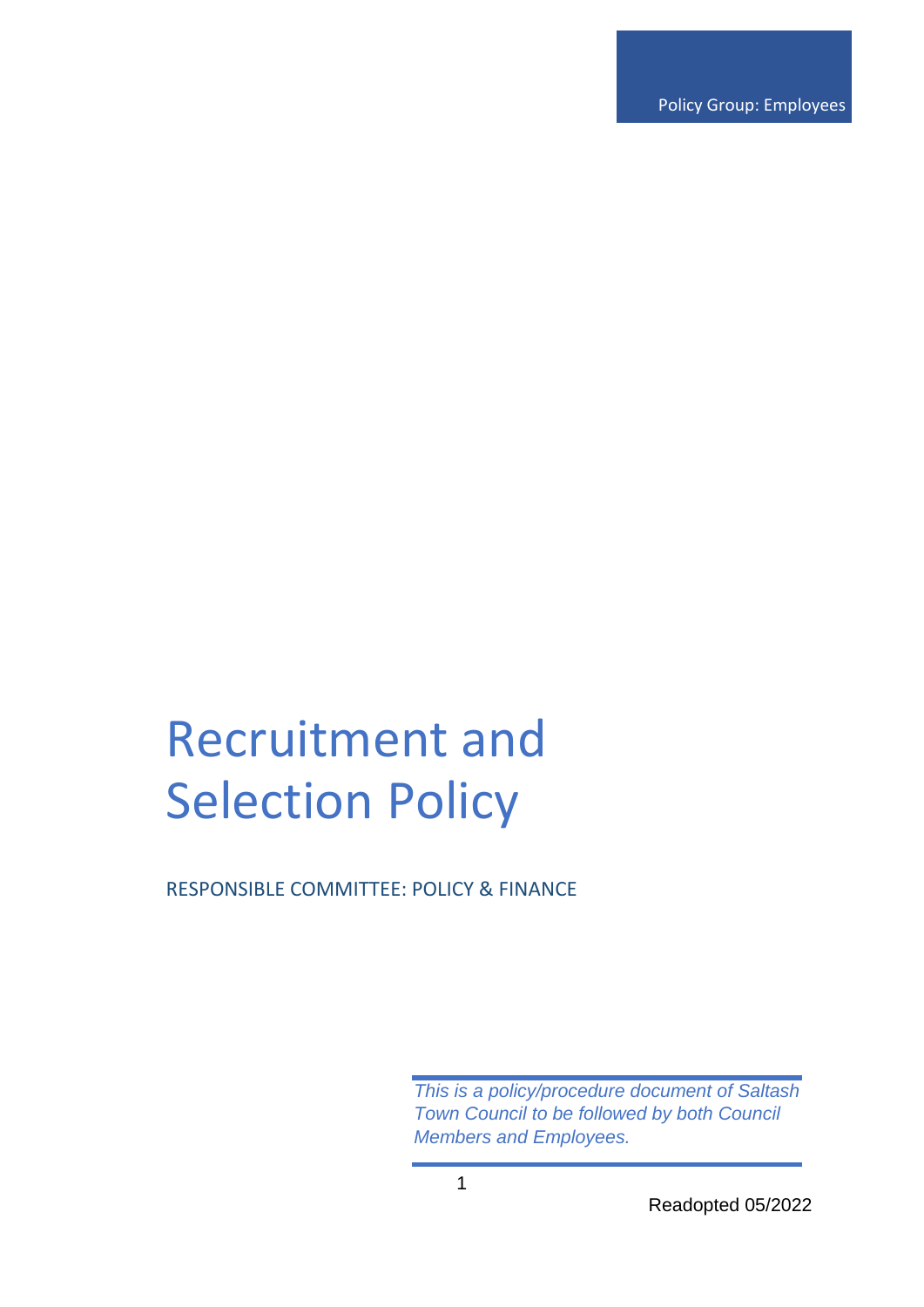| <b>Current Document Status</b>       |                                      |                    |              |  |  |
|--------------------------------------|--------------------------------------|--------------------|--------------|--|--|
| <b>Version</b>                       | 1/2022                               | <b>Approved by</b> | <b>ATM</b>   |  |  |
| <b>Date</b>                          | 08/2021                              | <b>Date</b>        | 05.05.2022   |  |  |
| <b>Responsible</b><br><b>Officer</b> | <b>AJT</b>                           | Minute no.         | 54/22/23a(v) |  |  |
| <b>Next review date</b>              | Annual or as required by legislation |                    |              |  |  |

| <b>Version History</b> |                |                      |                                                                                            |  |
|------------------------|----------------|----------------------|--------------------------------------------------------------------------------------------|--|
| <b>Date</b>            | <b>Version</b> | <b>Author/Editor</b> | <b>Notes</b>                                                                               |  |
| 08/2021                |                | AJT/SB               | <b>Replacement policy for Recruitment</b><br>Policy adopted 04.11.2021 Min no<br>264/21/22 |  |
| 05/2022                | 1/2022         | AJT                  | Readopted (Note GDPR is now<br>UKGDPR)                                                     |  |
|                        |                |                      |                                                                                            |  |

| Document Retention Period |  |
|---------------------------|--|
| Until superseded          |  |
|                           |  |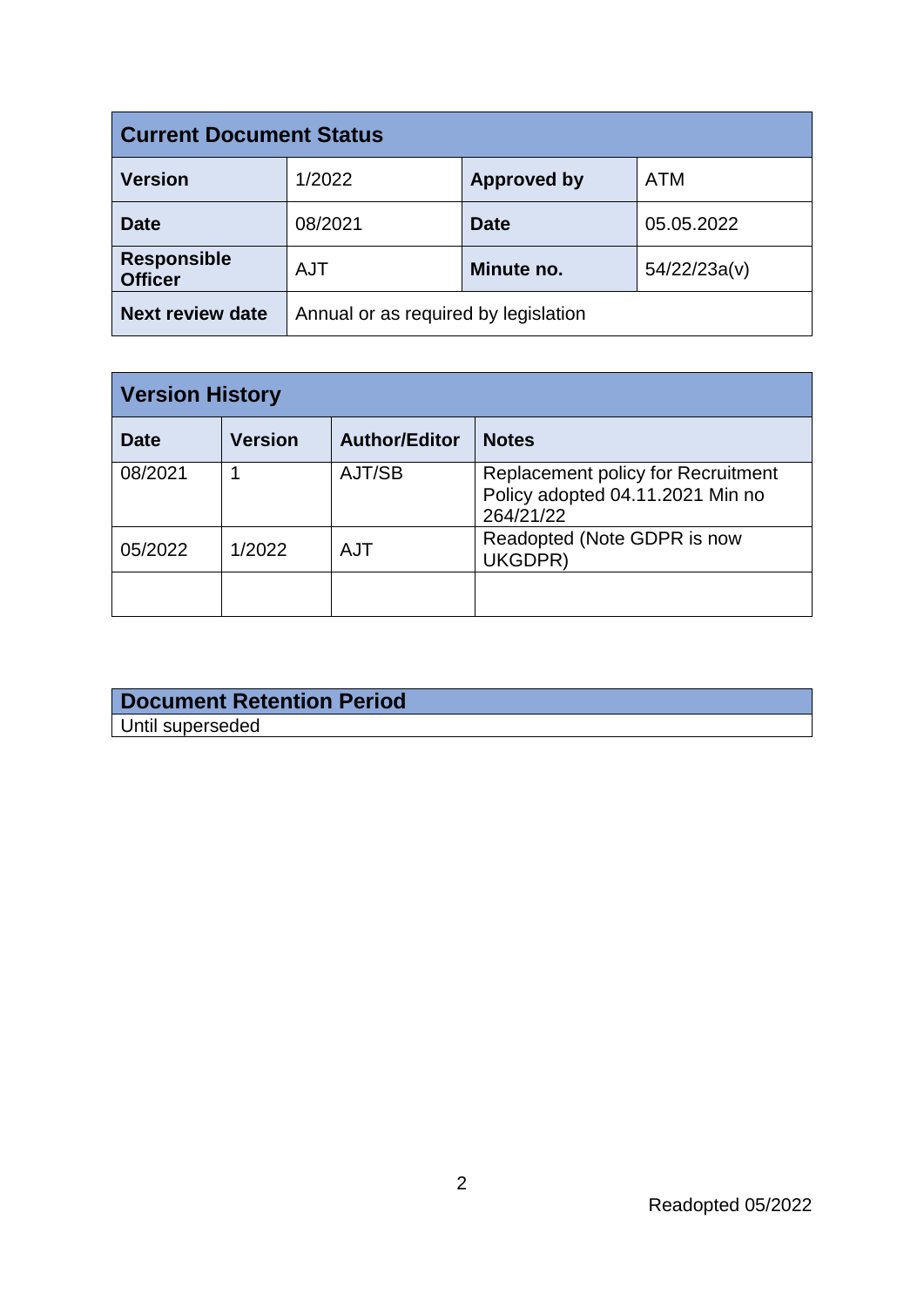# **Saltash Town Council**

# **Recruitment and Selection Policy**

This procedure is applicable to all employees with the exception of the Town Clerk where a separate procedure will be put in place by the Personnel Committee.

Except in the case above and where new posts are being recommended (which will require the authority of the Personnel Committee recommending to Full Council), the Town Clerk and Assistant Town Clerk have full delegated authority for the operation of this policy.

Other relevant policies:

- Disability Employment Policy
- Equality and Diversity Policy

# **Our approach to Recruitment**

We aim at all times to recruit the person who is most suited to the job. Recruitment will be on the basis of the applicant's abilities and individual merits, measured against the job criteria and competencies.

Internal promotion will be considered by the Personnel Committee.

## **Types of employment**

'Employees' work under a contract of employment.

The term 'temporary workers' is used to describe staff engaged on a non-permanent basis who may fall into a number of categories:

A 'casual worker' is defined as someone who works occasional and irregular hours on a 'as needed' basis. There is no mutuality of obligation on either side to either accept work or to offer it. There should be no regular pattern to their employment.

Agency and Temporary workers acquire certain rights, some from day one and some after a twelve week qualifying period. (See Agency Workers Regulations 2010 (updated 2019)).

Fixed term contract: A fixed term employee has the right not to be treated less favourably than a comparable permanent employee. (Fixed Term Employees (Prevention of Less Favourable Treatment Regulations 2002) A fixed term contract may be used for employees to work for a specified length of time or to work on a set project.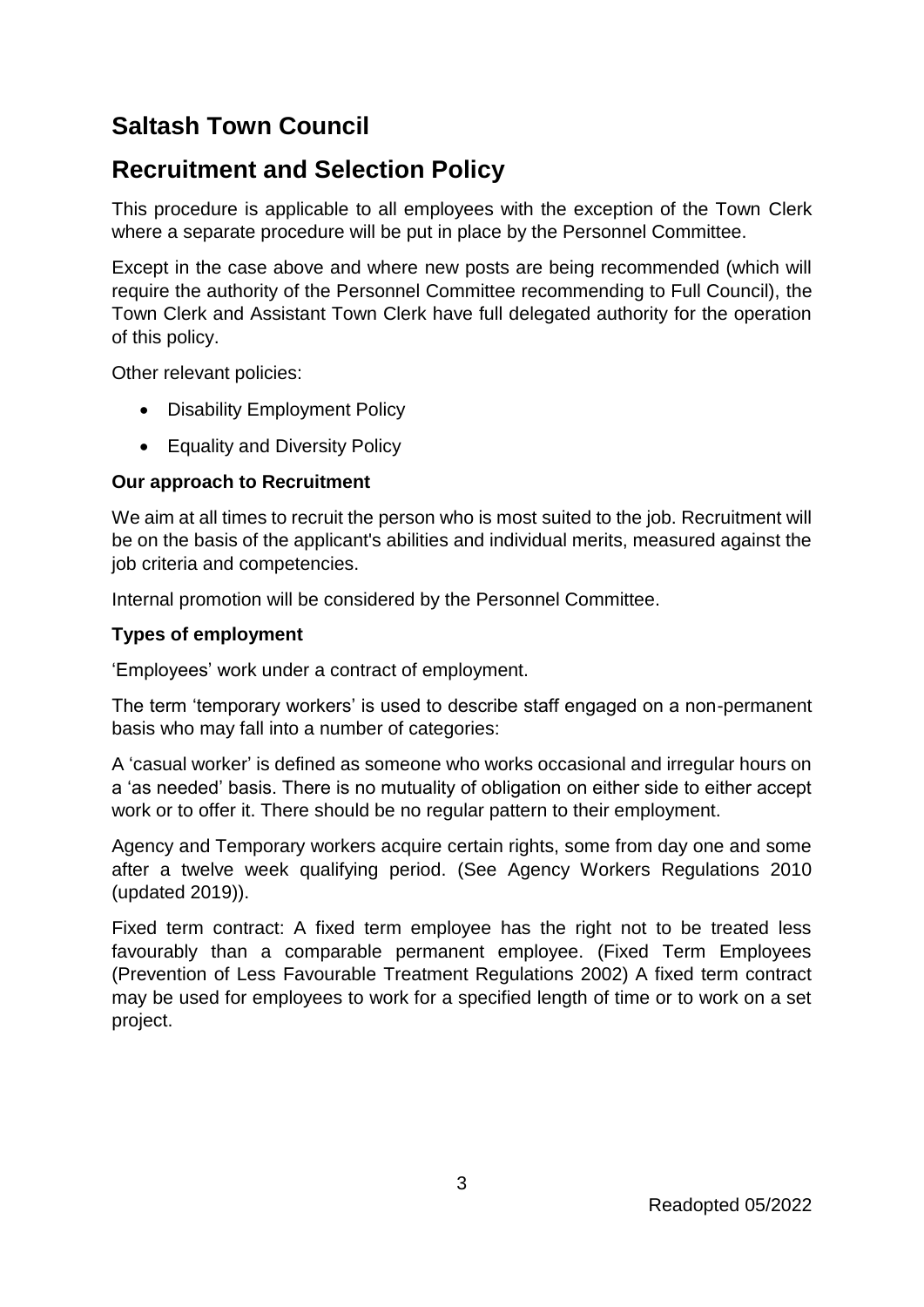## **Recruitment Pack**

Before a vacancy is advertised the following information should be prepared by the Line Manager in consultation with the Town Clerk and or Assistant Town Clerk and (where appropriate) the Personnel Committee:

- An updated job description.
- A person specification.
- Draft advertisement including that applications must be made by application form and that CVs/letters of application will not be accepted or read.
- Privacy notice (Recruitment)

#### **Advertising**

Vacancies will be advertised for a minimum of two weeks.

All applications must be made using the provided application form.

1. Internal advertising

All vacancies must be advertised internally within the Town Council to all employees.

2. External advertising

Vacancies will be advertised on the Town Council website, notice boards and social media.

In addition, the vacancies may be posted on Indeed, cv library, Plymouth City Council recruitment web page (not charged). Other paid advertising (including local newspapers) where appropriate and felt necessary with the authorisation of the Town Clerk and or Assistant Town Clerk and Chair and or Vice Chair of Personnel.

Note:

Avoid using publications or employment agencies that focus on a niche market as this may limit the diversity of applicants and so constitute indirect discrimination.

3. Use of employment agencies

When it is agreed to appoint Casual, Temporary and Agency posts to ensure business continuity without disruption recruitment is delegated to the Line Manager reporting back to the Town Clerk and or Assistant Town Clerk and Chair and or Vice Chair of Personnel, ratified at the next available Personnel Meeting.

Line managers should consider the appropriateness of using agency workers and casual workers (particularly if the placement is expected to be on a long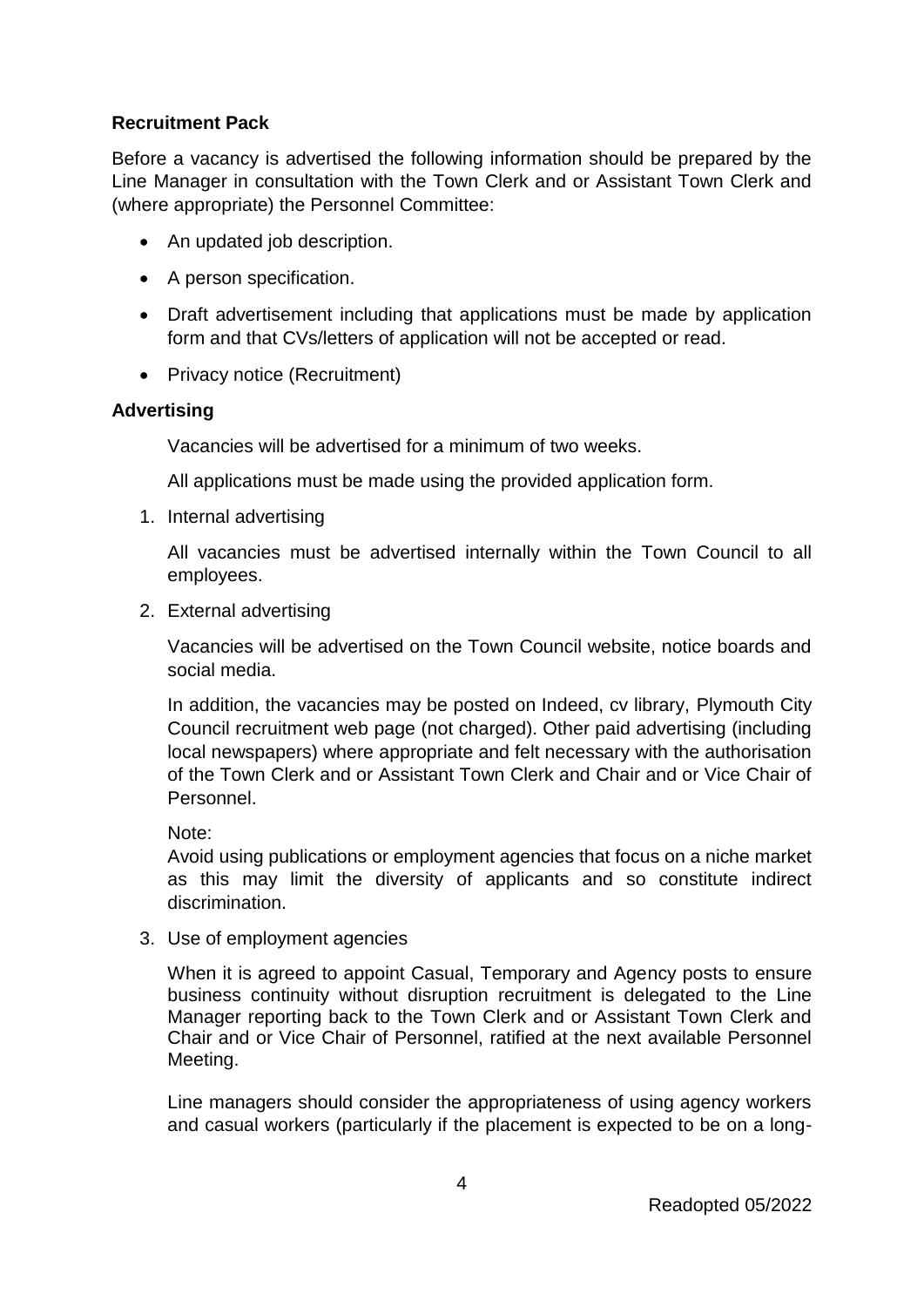term basis). It may be more appropriate and/or cost effective to appoint a fixed term employee.

### **Selection and Assessment**

1. Application period

Only applications made using the required application form will be accepted. CVs/letters of application will not be accepted or read.

Applications will be received by an Officer designated by the Town Clerk and or Assistant Town Clerk. No interviewing Officers or Councillors will have sight of applications until the shortlisting takes place.

The designated Officer will ensure the personal details are separated from the application form. Where more than 10 (ten) applications are received the Officer will assess candidates against the job criteria and employee specification. Only candidates meeting the essential criteria requirements will be put forward to the shortlisting panel.

2. Shortlisting

The shortlisting panel will consist of the Line Manager, the Chair of Personnel (or Vice Chair in their absence) and the Chair (or Vice Chair in their absence) of the employing committee as follows:

| <b>Department</b> | <b>Employing Committee</b> |
|-------------------|----------------------------|
| Administration    | Policy & Finance           |
| Finance           | Policy & Finance           |
| Library           | <b>Services</b>            |
| Service Delivery  | <b>Services</b>            |

It is the responsibility of the Line Manager and Members attending to ensure that all shortlisting score sheets are completed clearly for audit purposes and in line with Employment Law. Shortlisting score sheets are to be returned to the Line Manager who then returns to the Assistant Town Clerk to file.

Shortlisted candidates MUST be given at least three clear working days' notice of an interview (not including the day of the offer of the interview date) and the invitation should include a check whether any reasonable adjustments are required.

3. Interview

For the employer, the interview is an opportunity to:

- Gauge candidates' experience and ability to perform in the role.
- Explain the possible employee learning opportunities and benefits.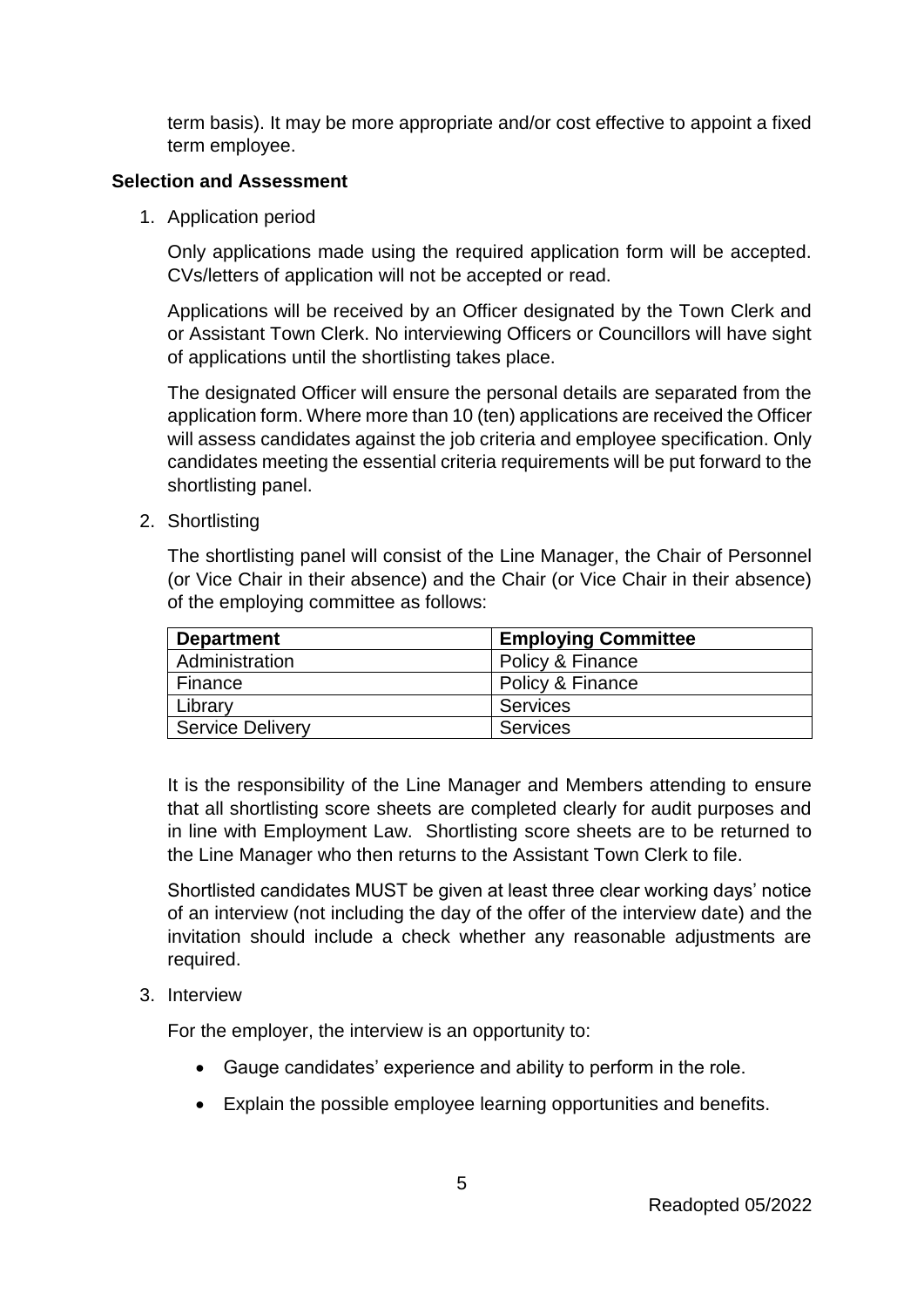• Give the candidate a positive impression of the organisation as a good employer.

For the candidate, the interview is an opportunity to:

- Understand the job and its responsibilities in more detail.
- Ask questions about the organisation and possible learning opportunities and benefits.
- Decide whether they would like to take the job if offered it.

The interview panel will consist of the Line Manager, the Chair of Personnel (or Vice Chair in their absence) and the Chair (or Vice Chair in their absence) of the employing committee (see above).

All candidates will be asked the same questions to ensure a fair process although supplementary question may be varied as indicated by candidate answers and application form.

It is the responsibility of the Line Manager and Members attending to ensure that all shortlisting score sheets are completed clearly for audit purposes and in line with Employment Law.

All notes taken during the interview process should be signed and dated by the completing panel member or Line Manager and attached to their score sheet.

The Line Manager is responsible for collecting all paperwork and passing to the Assistant Town Clerk for retention.

#### **Appointment**

- 1. The Interview Panel
	- a. The interview panel must reach all decisions by a majority of panel members.
	- b. The panel will agree whether there is at least one candidate of appointable quality. If not, then the post may be re-advertised.
	- c. If the panel agrees that there is at least one candidate of appointable quality, it will then agree:
		- i. The first choice candidate.
		- ii. The order of preference for any other candidates of appointable quality.
- 2. The Line Manager
	- a. The Line Manager will contact the first choice candidate by telephone and make the offer of employment subject to the required eligibility checks, confirmation of qualifications, receipt of satisfactory references